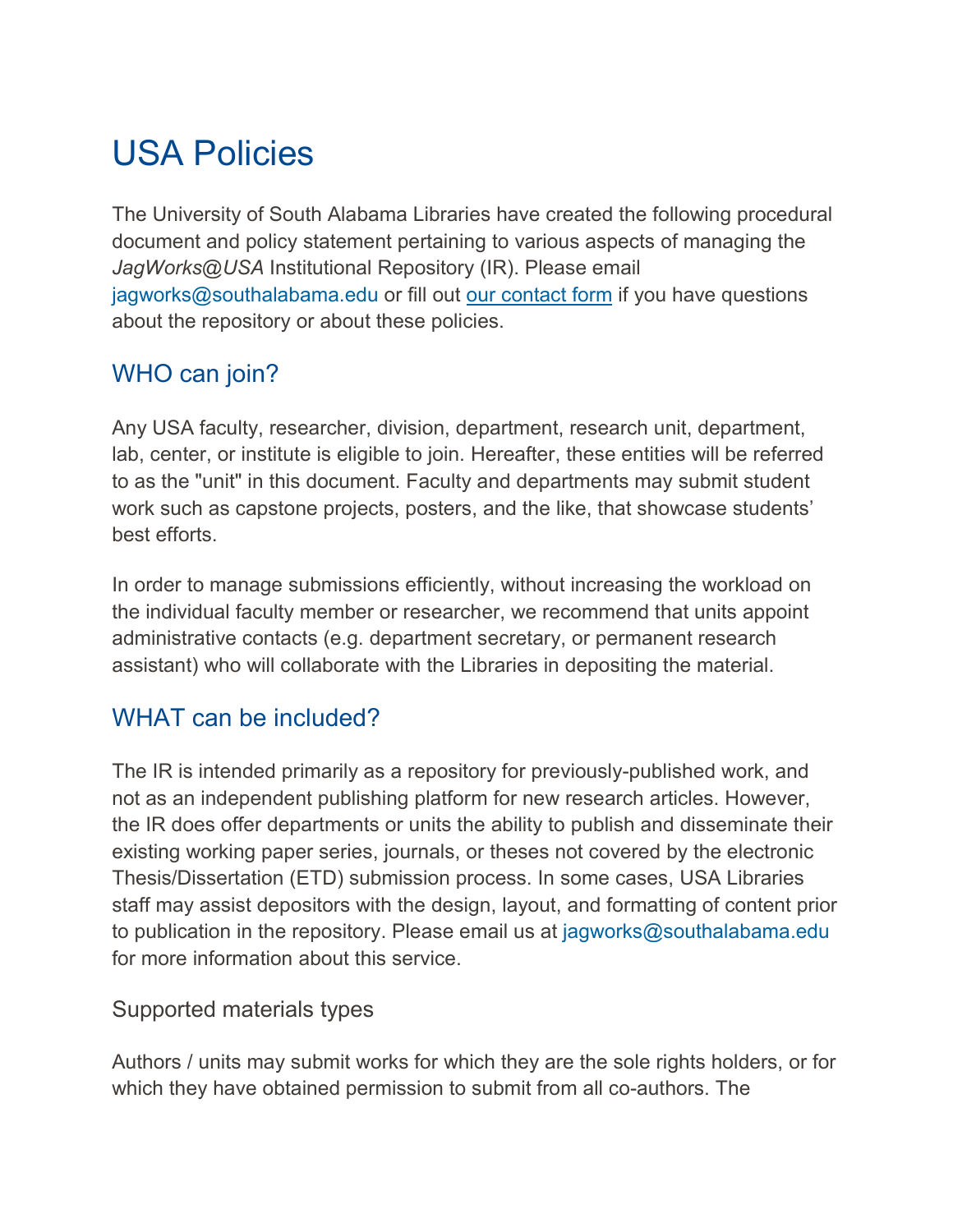repository accepts a wide range of digital materials, including text, images, video, and audio files. Possible kinds of content include, but are not limited to the following:

- Journal articles
- Working papers
- Conference papers and posterts
- Theses and Dissertations
- Datasets
- Images
- Open educational resources
- Journals published at USA

### Supported Formats

JagWorks@USA supports various formats such as .pdf, .mp3, .mp4, .jpeg. We recommend that you submit your documents in one of the mentioned accesslevel-formats or contact jagworks@southalabama.edu to convert from your current format to the access-level format. The University Libraries will work with the units on format conversion.

At this time there is no fee for this service.

# HOW can you participate?

Individuals:

Please use the online [submission form](https://jagworks.southalabama.edu/submit_research.html) to upload your files. During the submission process, you will be asked to review our license and indicate your consent to its terms.

Alternatively, you may send your files via email to jagworks@southalabama.edu. In this case, you must also complete a license form, and send it to jagworks@southalabama.edu.

In either case, the publisher policies for the submitted work will be reviewed by the libraries, and the work will be posted as soon as the review is complete,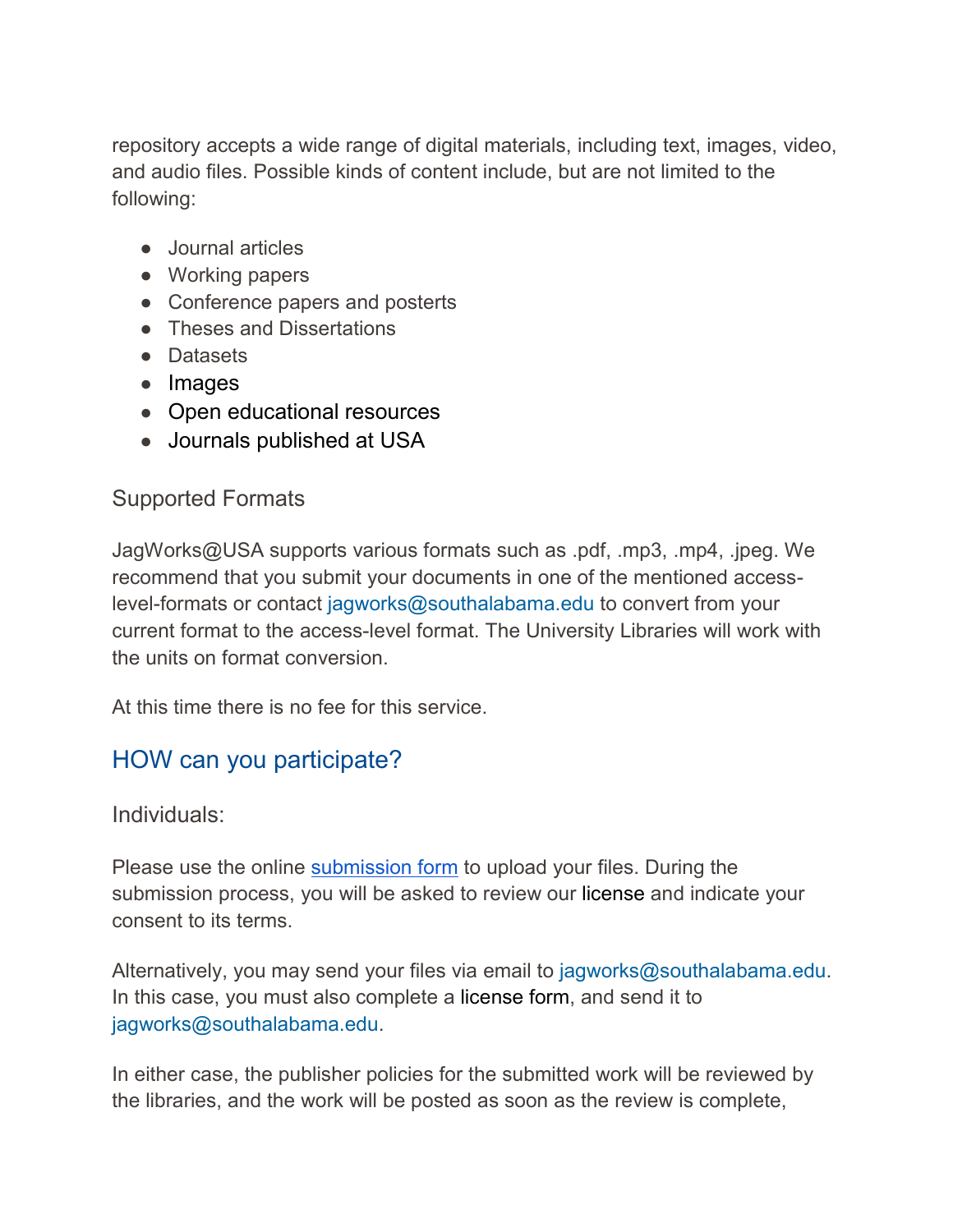provided that inclusion in the IR is permitted under the applicable publisher policy.

Departments, centers, units:

Units should contact jagworks@southalabama.edu and identify an administrative contact, who will be authorized to manage submissions. Training for administrators will be provided by library staff and/or bepress.

For publications at the department/unit level — such as journals or working paper series — the unit is responsible for establishing editorial guidelines and for ensuring compliance with existing policies whether USA's or the publishers.

The administrative contact in each unit acts as a conduit for information and disseminates to the unit's authors all relevant documents or communications regarding the procedures and policies for the IR. This includes, but is not limited to, information on author copyright responsibilities.

## WHAT are the conditions for submission?

The conditions for submission to the IR are laid out in detail in the [University of](https://www.library.georgetown.edu/sites/default/files/DG_License_June_2016_0.pdf)  [South Alabama L](https://www.library.georgetown.edu/sites/default/files/DG_License_June_2016_0.pdf)icense Agreement.

#### **General**

Works published in the IR will be available for free to the general public via the internet. End users of *JagWorks@USA*, including the general public, will have the right to download and use the work for personal and non-commercial purposes.

Authors must grant a non-exclusive license to the University in order to publish their work in the IR. Because the license is non-exclusive, authors retain ownership of copyright in the work and may continue to use and license the work without further obligation to the University.

**Policies**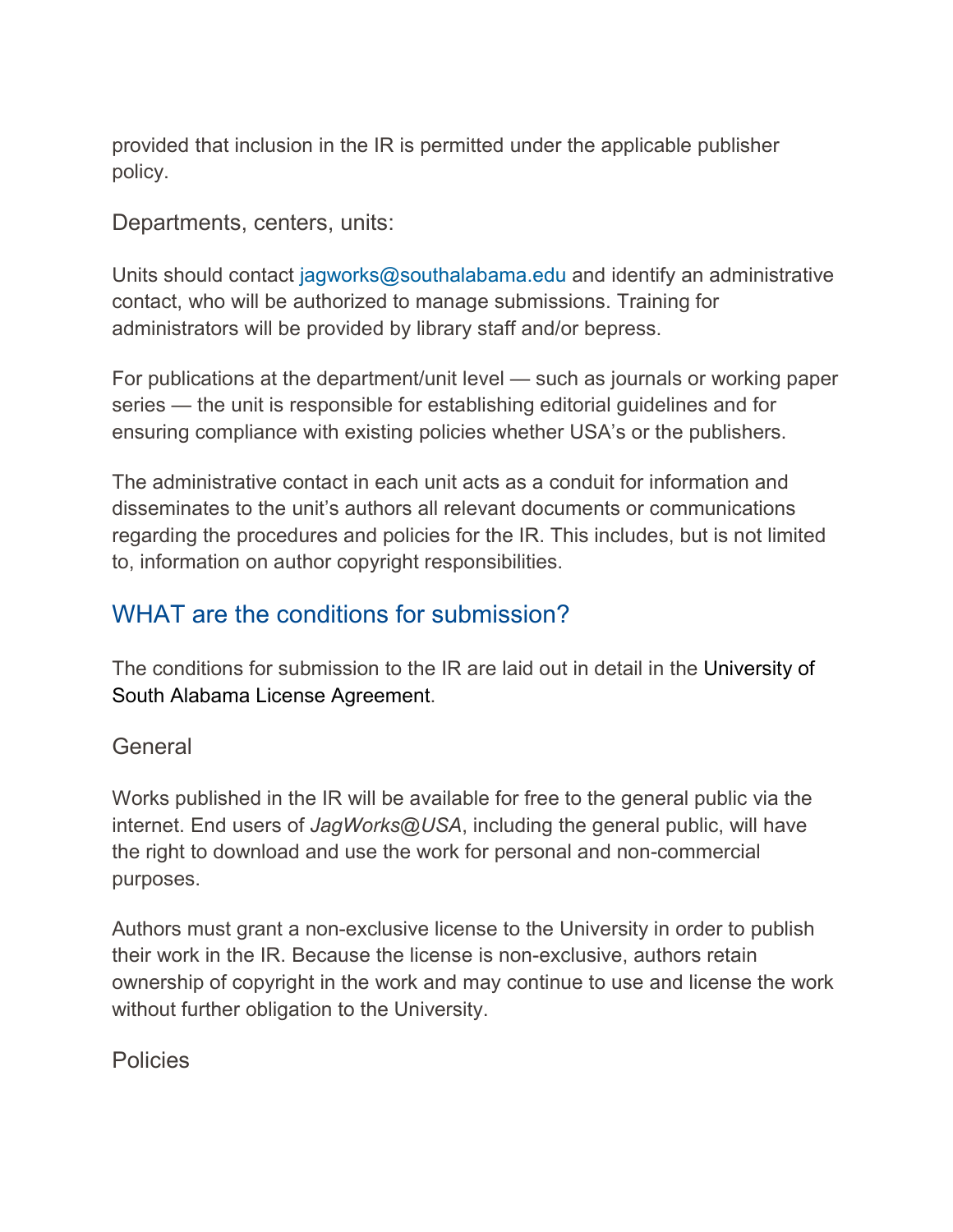As an organ of the University of South Alabama, JagWorks@USA and its IR comply with, and are subject to, the University's policies, including, but not limited to, the following:

- [Faculty Handbook](https://www.southalabama.edu/departments/academicaffairs/resources/faculty-handbook-feb-2020.pdf)
- [Copyright](https://www.southalabama.edu/departments/research/resources/copyrightpolicy.pdf) Policy
- [Computer Use Policy](https://www.southalabama.edu/departments/csc/computerusepolicy.html)

More information on copyright is available through the USA Libraries website.

#### **Warranties**

Units must ensure that the University's use of the work in the IR will not breach any other person's intellectual property, privacy, or other legal rights. Likewise, if creation of the work was sponsored or supported by a party other than the University (e.g., a government agency or corporate sponsor), or is based upon work that was so sponsored or supported, authors must have complied with any prior-review or other obligations or requirements imposed by the sponsor agreement. As part of the submission process, authors will warrant that, to the best of their knowledge, the work does not contain anything which is false, defamatory, unlawful, misleading or deceptive, or that otherwise violates any law.

# WHAT about the author's rights?

#### No transfer of rights

The University does not seek to transfer rights from authors, nor does it intend to force a particular model of scholarly publication.

In submitting their work to *JagWorks@USA*, contributors will grant to the University, on an item-by-item basis, a non-exclusive, perpetual, worldwide license to distribute their materials freely. This license does not limit author rights in any way.

In order to submit works to *JagWorks@USA*, the author or creator must have the right to do so. The Libraries therefore strongly encourage researchers and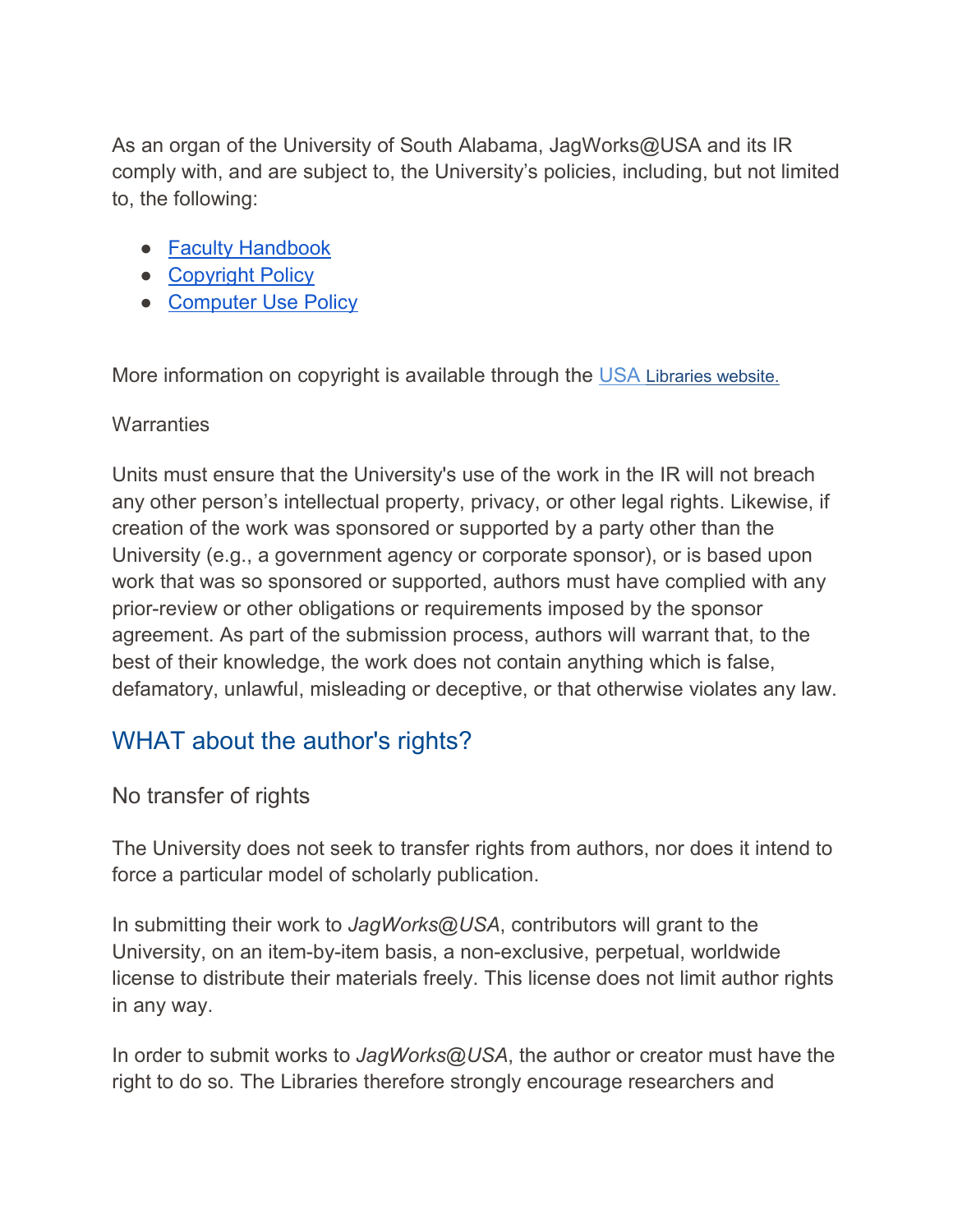authors to retain their rights, to negotiate with publishers, and to avail themselves of common tools, such as the [Scholar's Copyright Addendum Engine,](http://scholars.sciencecommons.org/) to negotiate more rights to their own research.

For more information, please refer to our page on Authors' Rights. The University Libraries will be happy to assist you with any questions that you may have.

## Copyright

As stated above, works submitted to the repository will comply with, and are subject to, the [University's policies.](https://www.southalabama.edu/departments/financialaffairs/hr/policies.html) More information on copyright is available through the Libraries [copyright page.](https://libguides.southalabama.edu/c.php?g=602400&p=4172364)

When considering the copyright status of a work, there are two possible scenarios:

#### **Author owns all rights**

If you retain full copyright to the work in question, you should be able to submit it to *JagWorks@USA*. Your work will receive increased visibility while raising the profile of the University of South Alabama. Please contact jagworks@southalabama.edu to get help with submitting your work.

If you share the copyright with other authors, please check with them to make sure that they approve of the work being archived and made available through *JagWorks@USA*.

#### **Publisher owns some or all rights**

This situation occurs when authors sign an agreement with a publisher. Typically, such agreements will transfer some or all rights to the publisher. Publisher copyright policies will need to be checked to determine if, and in what form, a work may be submitted to an institutional repository. We recommend using the SHERPA Romeo list. (https://v2.sherpa.ac.uk/romeo/)

While SHERPA's list of publishers is growing, it does not cover all publishers. For this reason, it may be necessary to research a specific publisher's policies. These are usually found on the publisher's website, but it may be necessary to